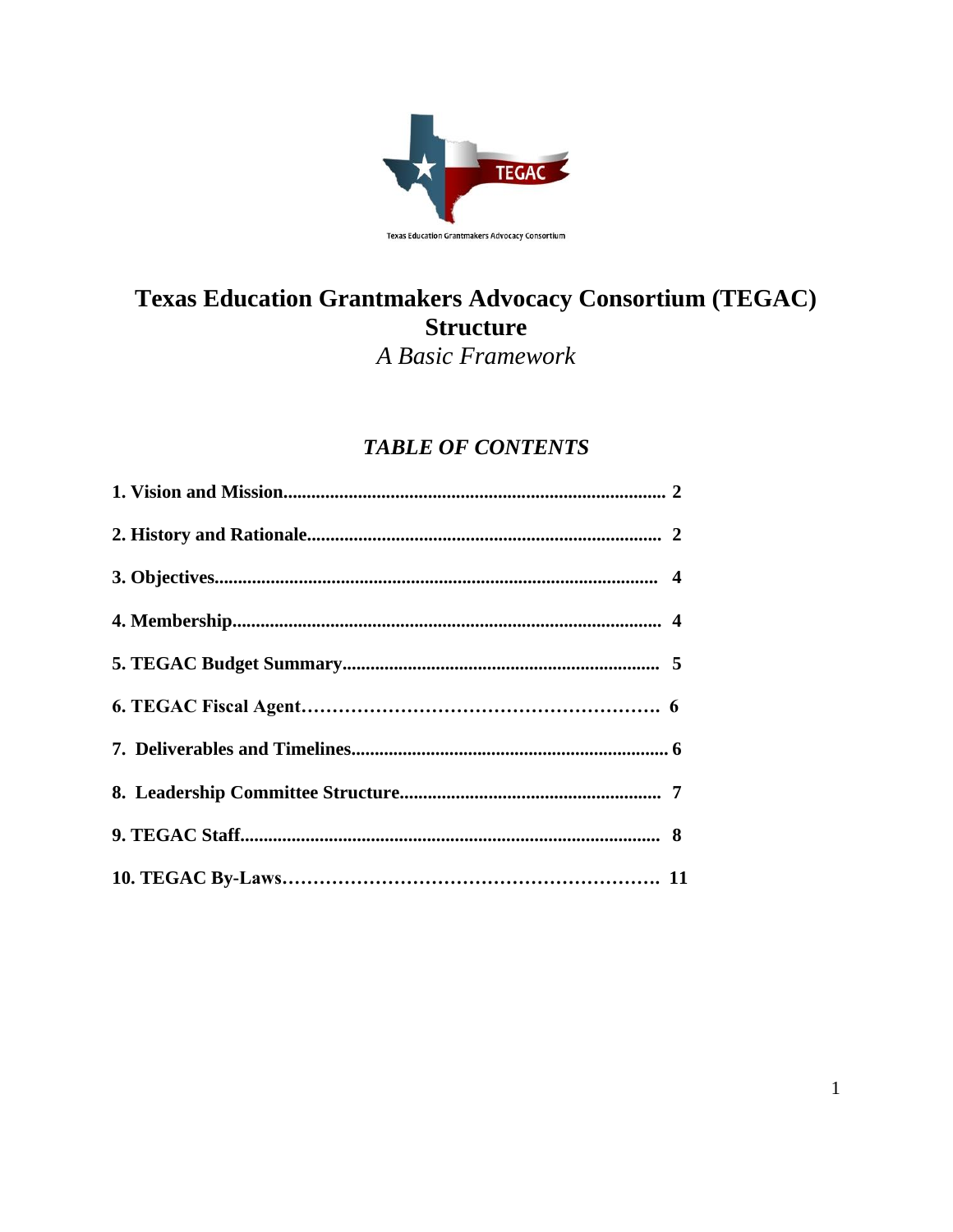#### **Original TEGAC Vision and Direction**

- **Goal:** To unify education grantmakers around a four-year data gathering and communications effort to build public and political will to promote, protect and improve public education in Texas.
- **Timeline:** 2012 2015
- **Audience:** TEGAC is made up of foundation benefactors, trustees and senior staff interested in maximizing available philanthropic funds toward protecting, promoting, and improving public education in Texas. All proposed activities are coordinated by the Texas Education Grantmakers Advocacy Consortium – a philanthropic fund housed at the Austin Community Foundation. Participating foundations shall control the Consortium.
- **Key Strategies:** (1) Provide Objective Data, (2) Mobilize Foundation Trustees, and (3) Build Public Opinion through Grantmaking

## **TEGAC History and Rationale**

Texas foundations care about public education – a lot. According to a survey of Texas foundations conducted by the KDK-Harman Foundation in the fall of 2011, Texas foundations have prioritized public education – particularly public education for low-income students – for decades. Foundations all over Texas fund every possible aspect of public education.

Cuts made in 2011 to the state budget for public education totaled more than \$5.3 billion, including cuts to the Foundation School Program by \$4 billion and the elimination of more than \$1.3 billion in discretionary grant programs. Cuts of this magnitude threaten the public/private partnerships created with foundation dollars. Without these funds many foundation-supported programs and initiatives have been dismantled or reduced.

Regardless of what foundations are or have focused on, previous and future investments are in jeopardy during budget cuts. Much of the education reform initiatives that private foundations have spent the last decade supporting through innovation and scaling best practices are at risk when budgets are slashed. For example, foundations supporting the charter school movement must act to protect innovative strategies that will succumb to budget cuts as districts and the state further cut their budgets. Teacher quality and development programs are in jeopardy as funding is needed to pilot new ideas and provide teachers with incentive pay and professional development. Public and private dollars are increasingly targeted toward propping up basic educational services instead of seeding innovation and research and development. At the same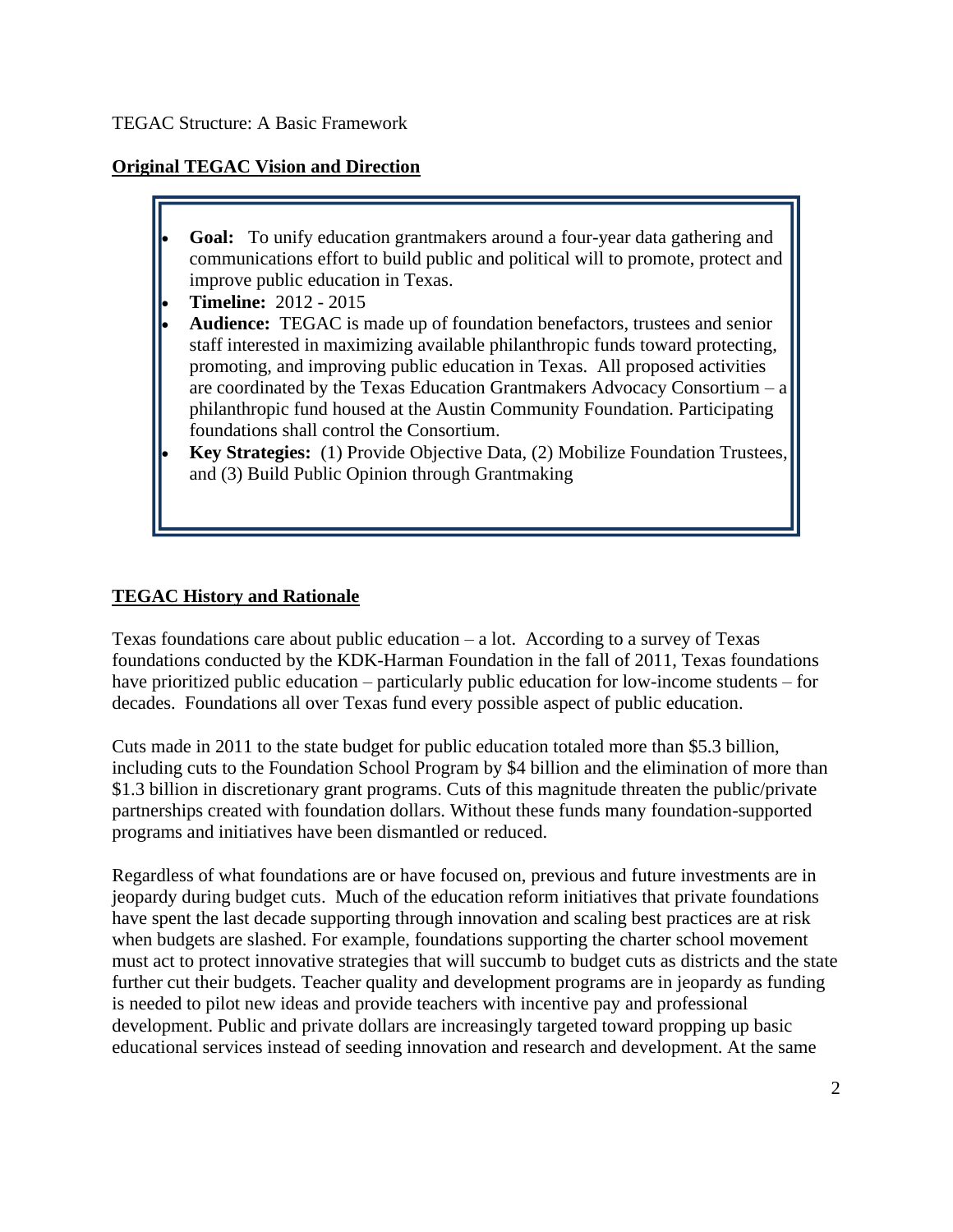time, nonprofits—also reeling from cuts—are placing increasing demands on private philanthropy.

By creating a consortium of funders concerned about protecting and improving public education, Texas grantmakers can pool their resources to increase impact on public education policy. Not only will dollars go farther, but donors and trustees will have the strength of numbers. Aggregation includes money, knowledge, and relationships and the Consortium model maximizes all of these.

The Texas Education Grantmakers Advocacy Consortium brings together the state's most innovative and forward-thinking philanthropists. The focus of the effort is to protect the investments of education grantmakers by ensuring the long-term viability of public/private partnerships between foundations and the State of Texas. The Consortium will also focus on ensuring that legislators consider education grantmakers to be a resource to policymakers around education policy, informing policymakers about what works in public education to ensure every Texas child has access to a quality education.

In 2011, the KDK-Harman Foundation surveyed over sixty Texas foundations to assess awareness of and response to the state's cuts to public education as well as grantmakers' experience and interest in making grants toward education policy and advocacy. Not surprisingly, education grantmakers across Texas had been paying careful attention to the state's budget debates and were deeply concerned about their impacts. The KDK-Harman survey went deeper and also asked foundations about their participation in and funding of advocacy-related activities. More than half of respondents reported that their foundations were indeed participating in advocacy – either through direct grantmaking or staff and trustee engagement with policymakers, and in some cases, both. They also expressed a strong interest in better understanding the role of private grantmakers in the education policy and advocacy space.

What the survey found was that foundations care about the budget, but overwhelmingly are not making advocacy grants or using their staff and trustees to directly engage policymakers. This can be explained, in part, by the fact that even though private foundations are allowed to participate in the advocacy arena, many foundation trustees and staff are still unfamiliar with the IRS regulations and, therefore, do not engage in such efforts. In fact, there are many types of non-lobbying advocacy in which private foundations may legally participate.

The survey findings create an incredible opportunity for education grantmakers. No greater return on investment exists for foundations than advocacy grantmaking. A small investment of dollars and relationships in advocacy can produce a significant return in investment in public education. The Texas Education Grantmakers Advocacy Consortium will allow grantmakers to address their primary areas of interest regarding public education in a thoughtful and organized manner.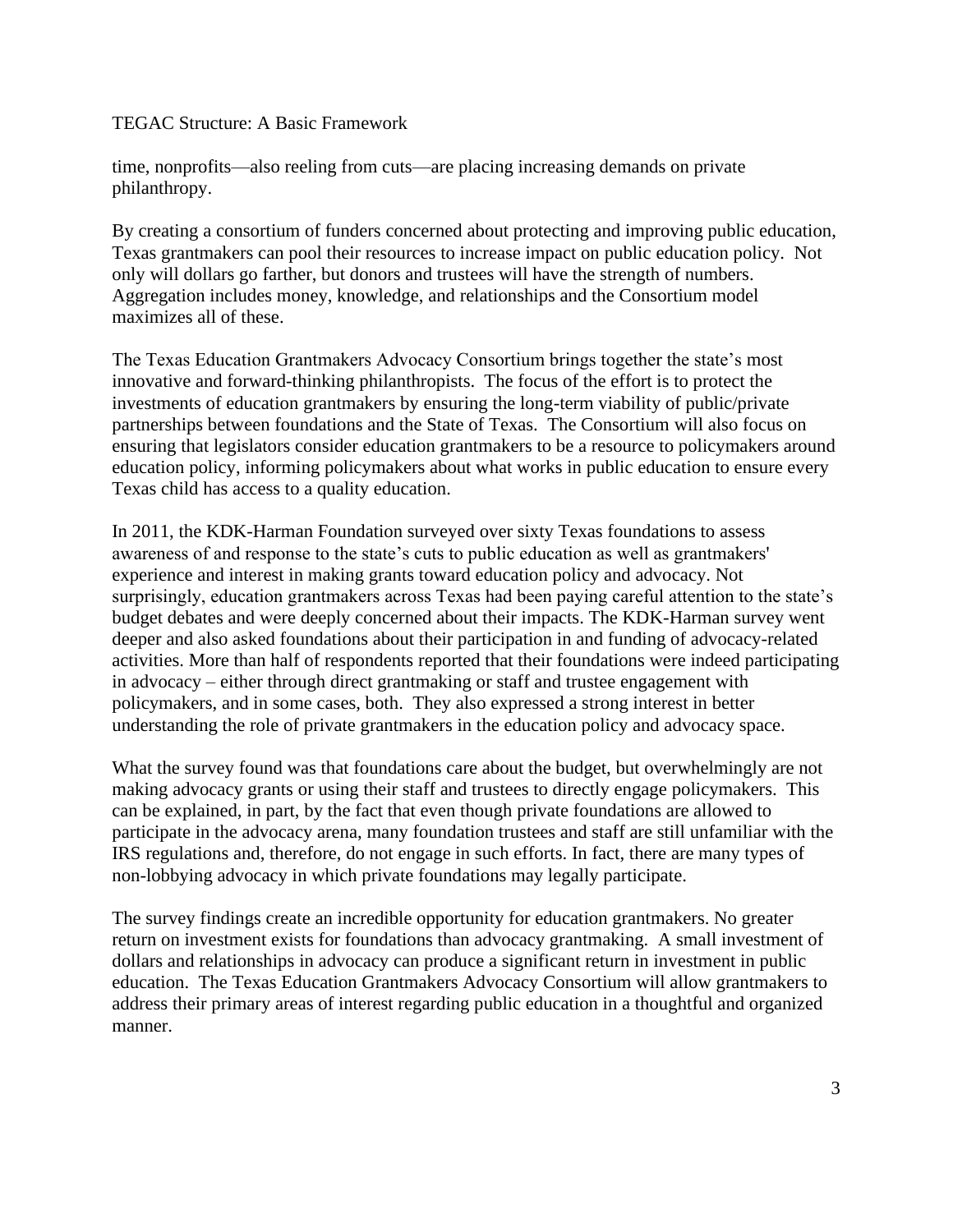Every education grantmaker is different and their response to the state's budget cuts will also be different. There is no wrong way for education grantmakers to engage in advocacy, only the manner most comfortable and productive for their trustees. Some foundations may only be interested in advocacy efforts like research that informs best practices in public education. Other funders may be interested in funding more aggressive and overtly political strategies. Based upon its survey of education grantmakers, conversations with numerous foundation trustees and staff, and extensive research, *the Consortium has created an approach that has a place for every Texas grantmaker, regardless of experience in advocacy and public policy*.

## **TEGAC Objectives**

In crafting its strategy to speak up as advocates and thought leaders in the public education space, TEGAC has created a clear and concise strategy for combining the resources and talents of education grantmakers in Texas. From its inception, the work of the Consortium has included:

#### **STRATEGY 1: Provide Objective Data on Critical Public Education Issues STRATEGY 2: Mobilization of Foundation Trustees beyond Direct Grantmaking STRATEGY 3: Grantmaking with an Emphasis on Public Awareness and Outreach**

Now is the moment for education grantmakers to make their voices and concerns heard. Policymakers want to hear from philanthropy – particularly from the benefactors and trustees of foundations. Foundation leaders working to make grants in the field of public education should consider themselves to be a resource for Texas policymakers. It is our responsibility as experts in understanding what works in the field of public education to speak up as advocates and thought leaders in the public education space.

## **TEGAC Membership**

Foundations are encouraged to become members of the Consortium. When appropriate, members may decide to make a financial contribution to the Consortium. Contributions will cover the costs of project management and consulting, research on critical public education issues, support for multi-foundation events like the Texas Education Grantmakers Advocacy Day at the Texas Capitol, and basic administrative overhead such as printing and communications costs. The suggested contribution is \$5,000 annually. The Consortium has created a fund at the Austin Community Foundation to accept contributions.

## **Benefits of membership:**

Foundations that join the Consortium receive:

- Monthly legislative and policy updates during the legislative session; quarterly updates during interim period
- Ongoing education and policy updates via social media, including Facebook and Twitter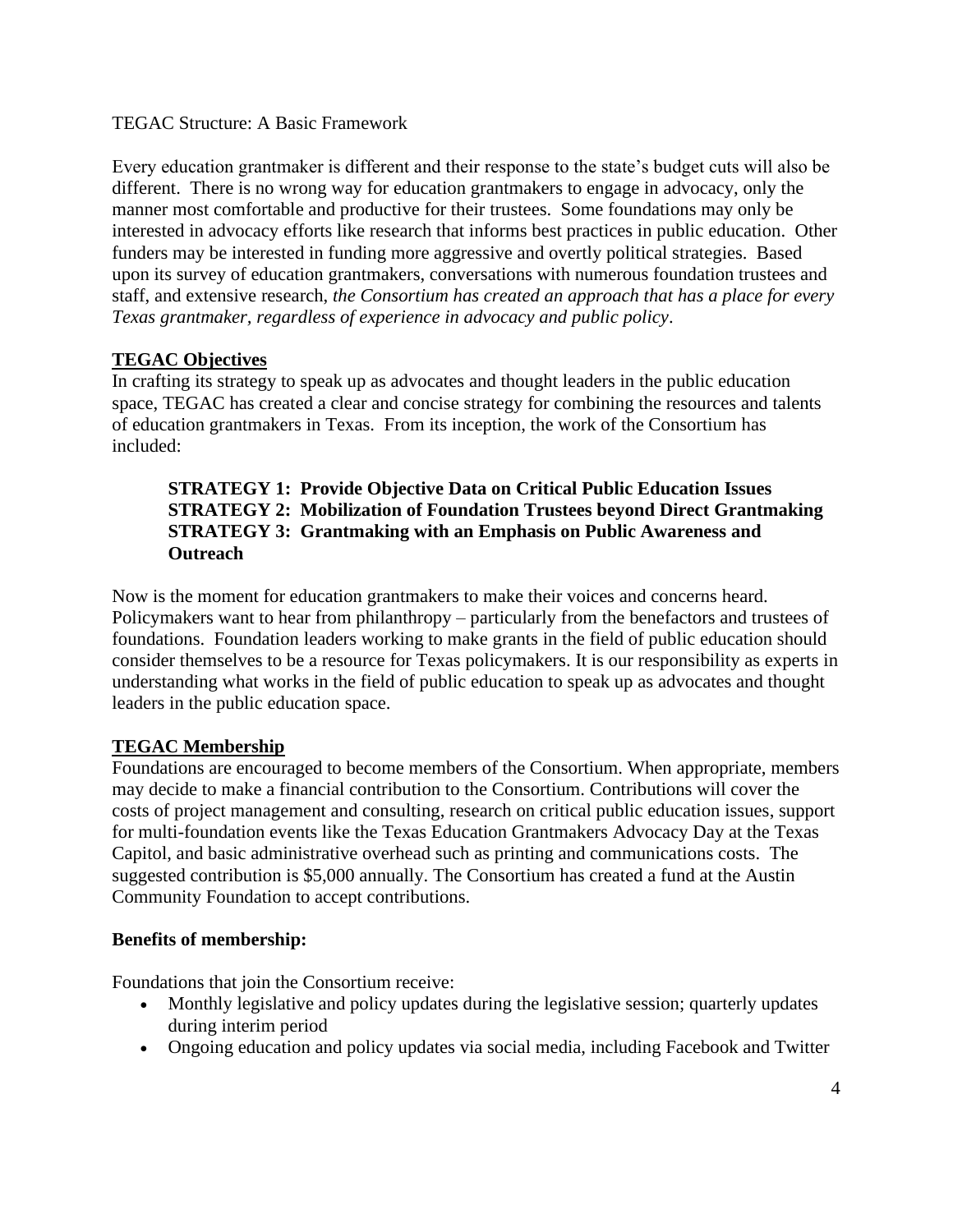- On-going training on the legal parameters of foundation and nonprofit advocacy
- Participation in the Texas Education Grantmakers Advocacy Day at the Capitol during a legislative session
- Participation in a variety of policy work groups during the interim period leading up to a Texas Legislative Session
- Participation in various other learning opportunities on public education policy issues during the interim period and during legislative sessions (e.g. TEGAC Spring and Fall meetings, Community Foundation Subcommittee meetings, other events)
- Media related exposure (if desired)

Additionally, members can self-elect to be involved in developing the Consortium's strategy by participating in the TEGAC Leadership Committee.

| Revenue                                                    |           |
|------------------------------------------------------------|-----------|
|                                                            |           |
| TEGAC Membership Fee (\$5,000 X 40 members)                | \$200,000 |
| Operating Grants for TEGAC Infrastructure (3 x \$25,000)   | \$75,000  |
| <b>Total Revenue</b>                                       | \$275,000 |
|                                                            |           |
| <b>Personnel Expenses</b>                                  |           |
| <b>Executive Director</b>                                  | \$96,000  |
| <b>Advocacy Consultant - HillCo Partners</b>               | \$72,000  |
| Development and Communications Manager                     | \$42,000  |
| <b>Adminstrative Support</b>                               | \$18,000  |
| Accounting                                                 | \$2,000   |
| <b>ACF Admin Fees</b>                                      | \$5,000   |
| Professional Development (trainings)                       | \$5,000   |
| Foundation Conferences (membership dev and speaking)       | \$5,000   |
|                                                            |           |
| <b>Project Expenses</b>                                    |           |
| Convenings and Member Meetings (food, venues, AV equipment |           |
| rental, etc)                                               | \$10,000  |
| Printing and office supplies                               | \$5,000   |
| IT (website design and maintenance)                        | \$3,500   |
| Statewide Travel (mileage, flights, lodging, meals)        | \$10,000  |
| Austin Club membership dues                                | \$1,500   |
|                                                            |           |
| <b>Total Expenses</b>                                      | \$275,000 |

## **TEGAC 2017 Operating Budget**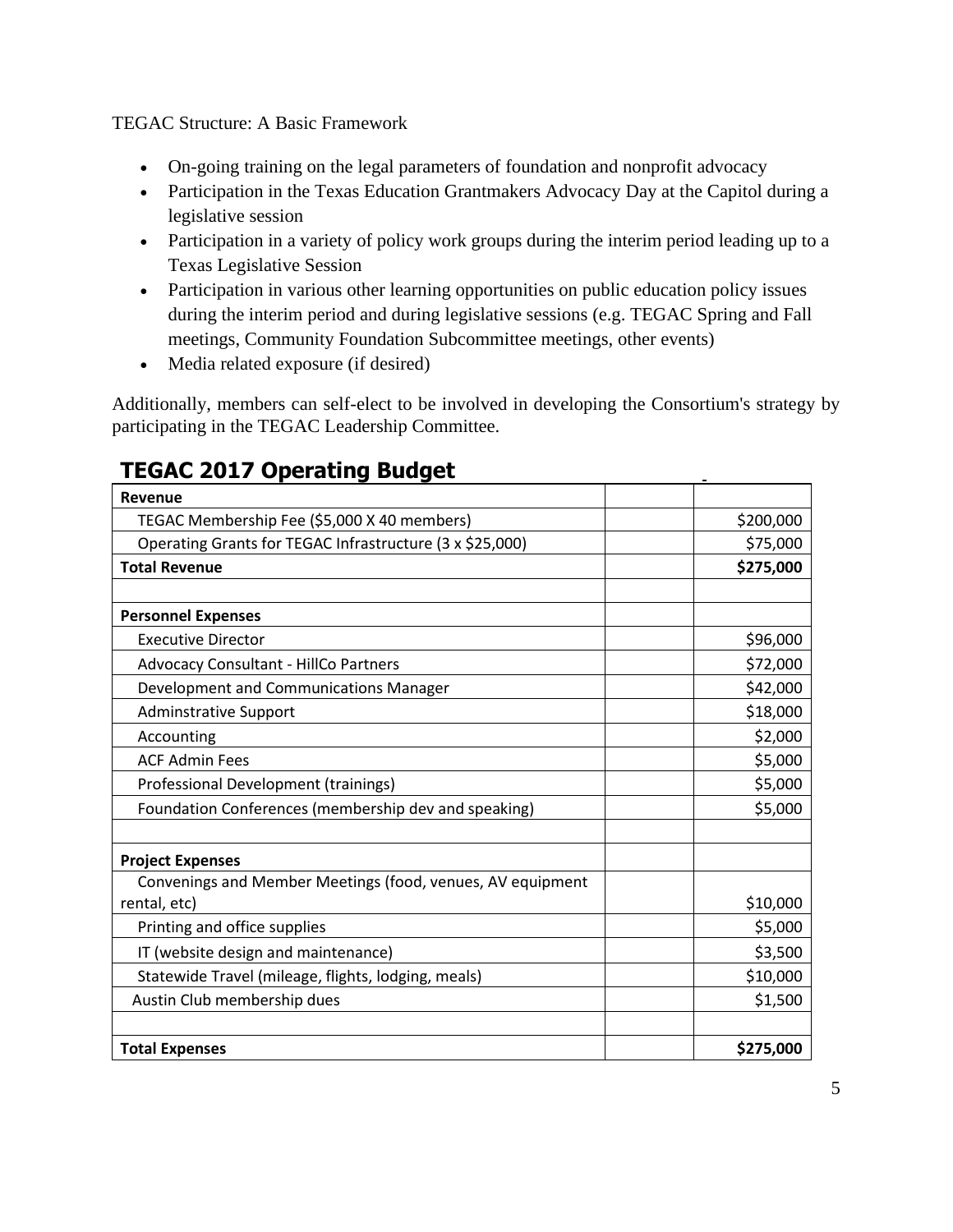## **Fiscal Agent**

Austin Community Foundation serves as the Fiscal Agent for TEGAC.

## **TEGAC Deliverables and Timeline To Date (2012-2017)**

#### **Phase I: January 31, 2012 – August 31, 2012**

- Texas Education Grantmakers Advocacy Consortium business plan created (March 2012)
- Consortium members recruited (Aug 2012)
- Fundraising project completed for CHILDREN AT RISK Data Project (Aug 2012)
- Phase I of Data Project (Aug 2012)

## **Phase II: September 1, 2012 – August 31, 2013**

- Dissemination of Phase I of Data Project findings (Sept 2012)
- Phase II of Data Project (Sept Dec 2012)
- Dissemination of Phase II of Data Project findings (Jan 2013)
- Funders Day at the Capitol (Feb 2013)
- 2013 Legislative Session Activities (Jan June 2013)
	- Social media
	- Coordinated media outreach
	- Bi-monthly legislative updates via conference call
	- Regional face-to-face meetings
- $\triangleright$  Development of policy work groups begin

## **Phase III: September 1, 2013 – August 31, 2014**

- Seed investors and partner investors identified to sponsor work groups
- Work groups commission policy research to determine policy recommendations and best practices
- Work groups make advocacy grants to disseminate policy recommendations and best practices
- Interim TEGAC member meetings

## **Phase IV: September 1, 2014 – August 31, 2015**

- Policy work groups action plan completed
- Texas Education Grantmakers Advocacy Day at the Capitol (Feb 2015)
- 2015 Legislative Session Activities (Jan June 2015)
	- a. Social media
	- b. Coordinated media outreach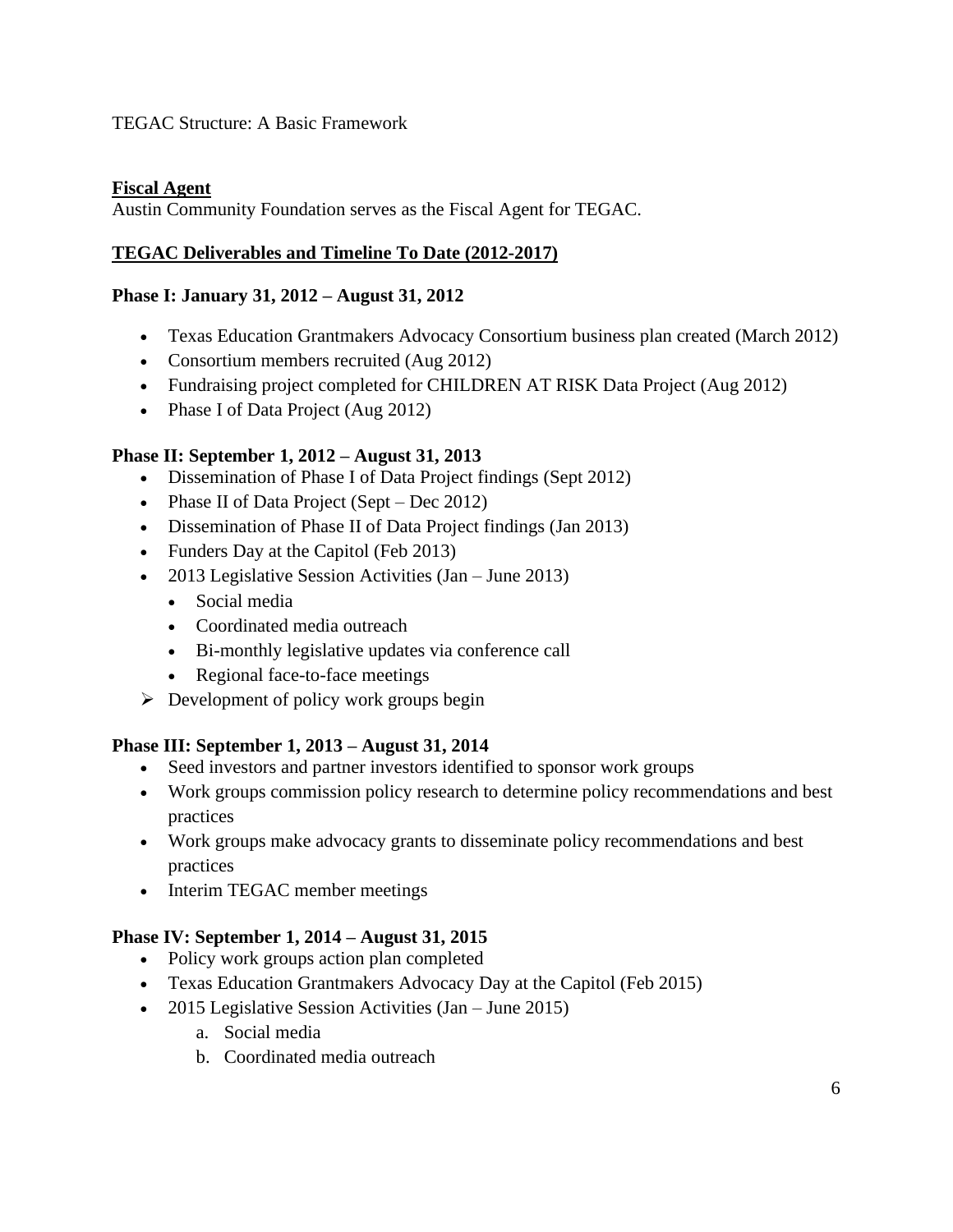- c. Monthly legislative updates via conference call
- d. Regional face-to-face meetings with legislators
- Leadership Committee retreat (May 2015)
- Legislative Wrap Up Meetings (June 2015)
- Determine next set of priority areas, including survey of members (August 2015)
- Interim TEGAC member meetings

## **Phase V: September 1, 2015 – August 31, 2016**

- Seed investors and partner investors identified to sponsor work groups
- Work groups commission policy research to determine policy recommendations and best practices
- Work groups make advocacy grants to disseminate policy recommendations and best practices
- Interim TEGAC member meetings
- In district meetings between TEGAC members and legislators/Gov's office/state agencies

## **Phase VI: September 1, 2016 – August 31, 2017**

- Policy work groups action plan completed
- Texas Education Grantmakers Advocacy Day at the Capitol (Feb 2017)
- 2017 Legislative Session Activities (Jan June 2017)
	- a. Social media
	- b. Coordinated media outreach
	- c. Bi-monthly legislative updates via conference call
	- d. Coordinated meetings with legislators/Gov's office/state agencies

## **TEGAC Leadership Committee Structure**

## *Leadership Committee Responsibilities:*

The Leadership Committee will assume the governance, fiduciary and strategic decision responsibilities for the Consortium.

As a member of the Leadership Committee, individuals will be expected to:

- Provide regular strategic direction for TEGAC
- Provide oversight for executive director, TEGAC support staff and consultants as well as conduct an annual evaluation prior to renewal of contracts.
- Participate in regular conference calls and/or quarterly in-person meetings.
- Help plan and participate in the Texas Education Grantmakers Advocacy Day at the Capitol during legislative sessions every odd year.
- May serve on one of the Consortium's policy work groups or subcommittees.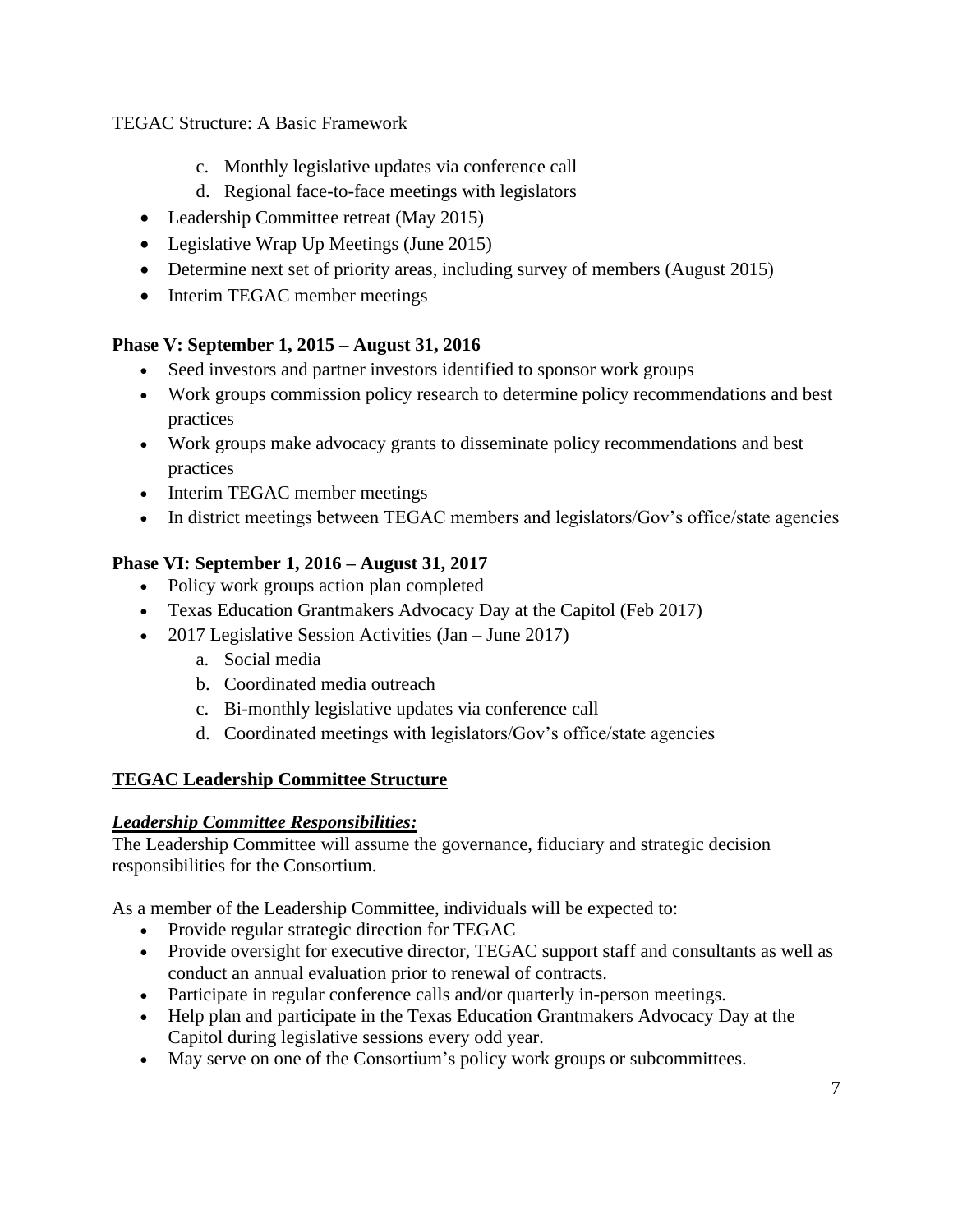*Finance Sub-Committee Responsibilities*: The Finance Committee led by the Treasurer will be responsible for providing financial oversight to TEGAC by reviewing and approving the annual TEGAC budget developed by executive director, as well reviewing the TEGAC balance sheet and actual vs. budget reports on a quarterly basis and issuing instructional letters to the funding agent for expenses.

## **TEGAC Staff**

**Executive Director**: The executive director provides all executive leadership and project management for TEGAC and is responsible for executing the six-year business plan of the Texas Education Grantmakers Advocacy Consortium (2012 – 2017). The executive director is responsible for developing, implementing, and monitoring progress of the Consortium's stated goals. Below is an outline of the main responsibilities and key deliverables. Primary responsibilities of the executive director include:

## Weekly:

- Serve as point development and recruitment manager in raising awareness and philanthropic investment in Consortium.
- Manage all aspects of policy work groups.
- Monitor overall Consortium goals and progress to date and report to Leadership Committee, as necessary.
- Maintain ongoing communication with political consultant or other public policy contractor to ensure that efforts of the Consortium are politically viable and effective.
- Serve as a liaison with all policy research partners while keeping Consortium members apprised of implementation and distribution of research and strategic media involvement.
- Help manage and oversee the social media outlets—Facebook, Twitter, and website—as well as relevant news and media clippings surrounding Texas education, politics/policy, and grantmaking education news as it pertains to the Consortium's efforts.

## Monthly:

- Facilitate monthly Consortium member update conference calls and/or webinars (includes meeting notices, minutes, guest speakers, and other logistics) during legislative sessions.
- Support the development and dissemination of Consortium e-newsletter communicating recent Consortium activities and upcoming opportunities for involvement.
- Serve as point person, alongside Consortium Leadership Committee, Advocacy Consultant(s), and Communications Manager to coordinate targeted outreach to education journalists and other media.
- Serve as point person, alongside Consortium Leadership Committee and Advocacy Consultant(s), to coordinate targeted outreach to public officials (of all levels, as applicable).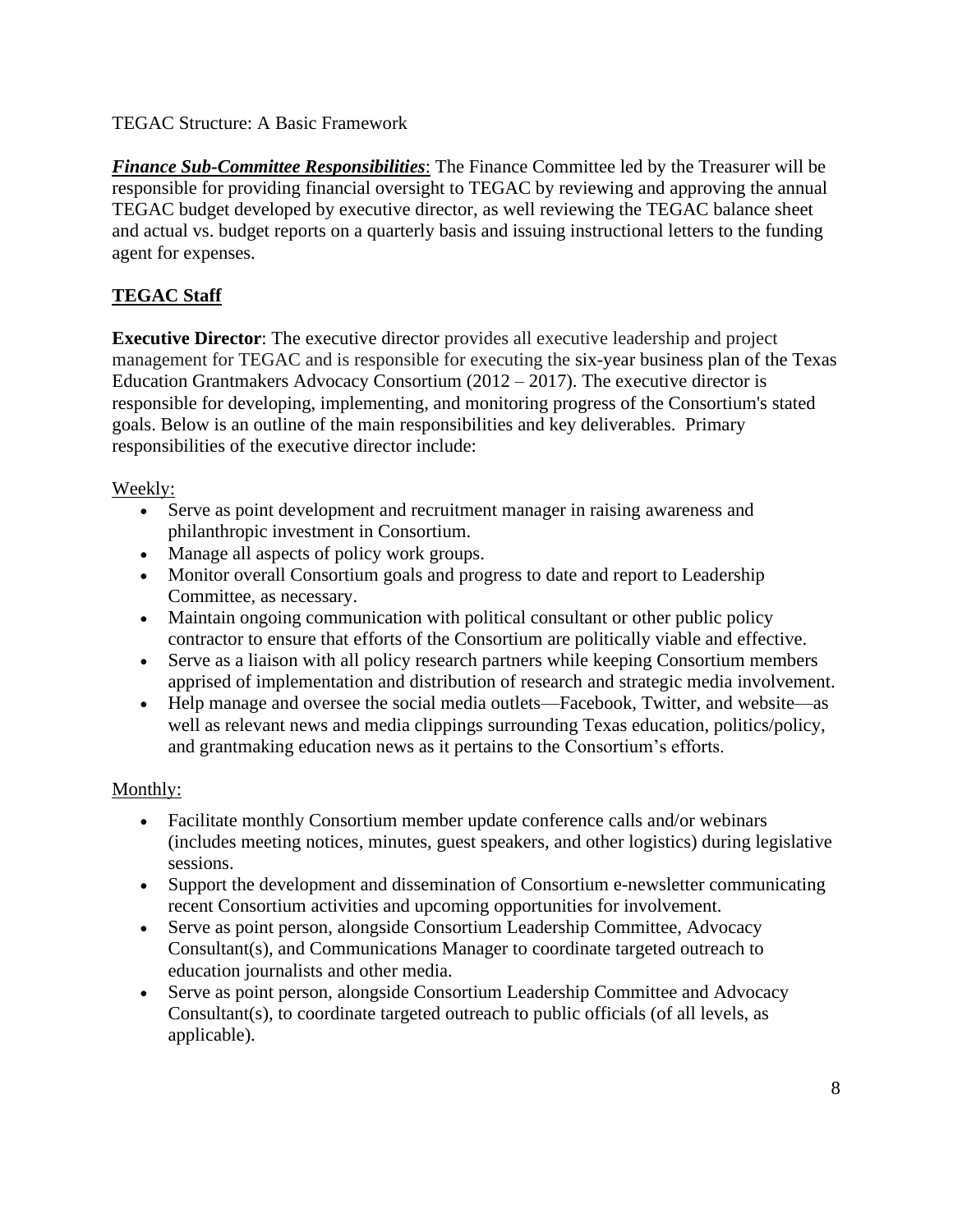- Carry out due diligence for education policy and advocacy organizations working in this space, make recommendations for grants to partners that align with Consortium goals, and monitor grantee progress (as part of policy work groups).
- Maintain ongoing communication with political consultant or other public policy contractor to ensure that efforts of the Consortium are politically viable and effective.
- Invoice with Austin Community Foundation for all contractors.

## Quarterly:

- Plan for and manage Consortium Leadership Committee quarterly meetings to guide Consortium strategy and activities.
- Coordinate educational programs for Consortium members (includes program topics such as trustee/senior-level advocacy training, legislative happenings and their implication to Texas education policy, participation at legislative public hearings pertaining to education, etc.).
- Produce other reports for members and/or leadership body and others as needed.
- Maintain ongoing communication with political consultant or other public policy contractor to ensure that efforts of the Consortium are politically viable and effective.

## Annually:

- Manage and implement annual Texas Education Grantmakers Advocacy Day at the Texas Capitol (every other year during session).
- Support Communications Manager in the creation and distribution of annual report.
- Create annual project evaluation for TEGAC investors and other key stakeholders.

**Political/Advocacy Consultant:** The Political Consultant is responsible for providing ongoing and strategic consultation to the TEGAC Executive Director and Leadership Committee. Primary Responsibilities of Political/Advocacy Consultant include:

- Provide trainings for foundation staff and board members and participation in webinars to provide political and policy analysis of legislative debates
- Communicate to Consortium members upcoming legislative public hearings regarding policy priorities
- Lead bi-monthly legislative update webinars during legislative sessions
- Assist in engaging relevant policymakers, state agencies, and media outlets
- Assist with the creation of a clear and targeted message for TEGAC and its members
- Provide support for planning and implementing the Texas Education Grantmakers Advocacy Day at the Capitol and other Consortium meetings and events
- Provide a summary of policy work and legislative action in comparison with TEGAC objectives showing outcomes achieved
- Ongoing newsletter content production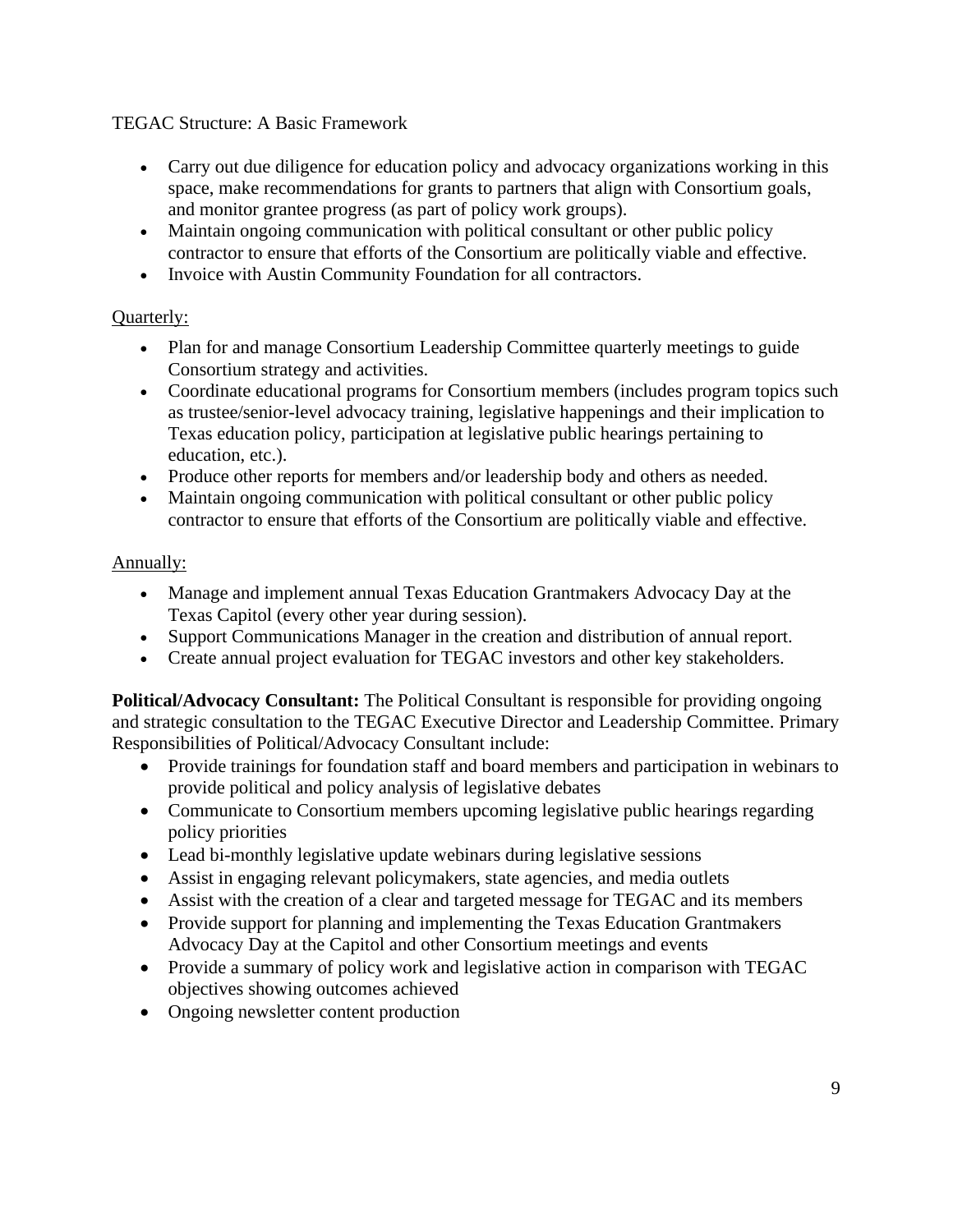## **Development and Communications Manager:**

## *Scope of Work for Communications Manager Position:*

- Manage the Consortium's website
- Manage the Consortium's Twitter and Facebook accounts
- Manage the Consortium's blog
- Develop quarterly newsletters for TEGAC
- Develop the Consortium's annual report
- Assist with communications efforts in collaboration with research partners and advocacy grantees
- Maintain and update TEGAC distribution list
- Provide support for TEGAC convenings
- Produce collateral materials for TEGAC events
- Create and disseminate TEGAC surveys for post-meeting evaluations and strategic planning

## *Scope of Work for Development Manager Position:*

- Support the executive director in all development efforts, including drafting LOIs and grant proposals, completion of grant reports, thank you letters, and other correspondence with donors for both annual dues and policy work groups.
- Monitor foundation annual membership contributions, send reminders when memberships are due
- Support the executive director in the advocacy grant RFP process, including: drafting Request for Proposal documents, managing applications (gathering, summarizing data), and reviewing proposals
- Oversee distribution of grant evaluations and contracts for TEGAC advocacy grantees
- Manage advocacy grantees grant reporting, including summarizing all grant reports for TEGAC members.

## **Administrative Assistant:**

- Coordinate legislative meetings between Consortium members and members of Legislature (in district offices and in Austin)
- Help coordinate all annual TEGAC events and the Advocacy Day at the Capitol during a legislative session
- Coordinate other meetings as necessary (legislative briefings, etc) on as needed basis
- Coordinate meetings for policy work groups, research partners and advocacy grantees on as needed basis
- Assist with coordination of RFP process for advocacy grants
- Coordinate Leadership Committee conference calls/quarterly meetings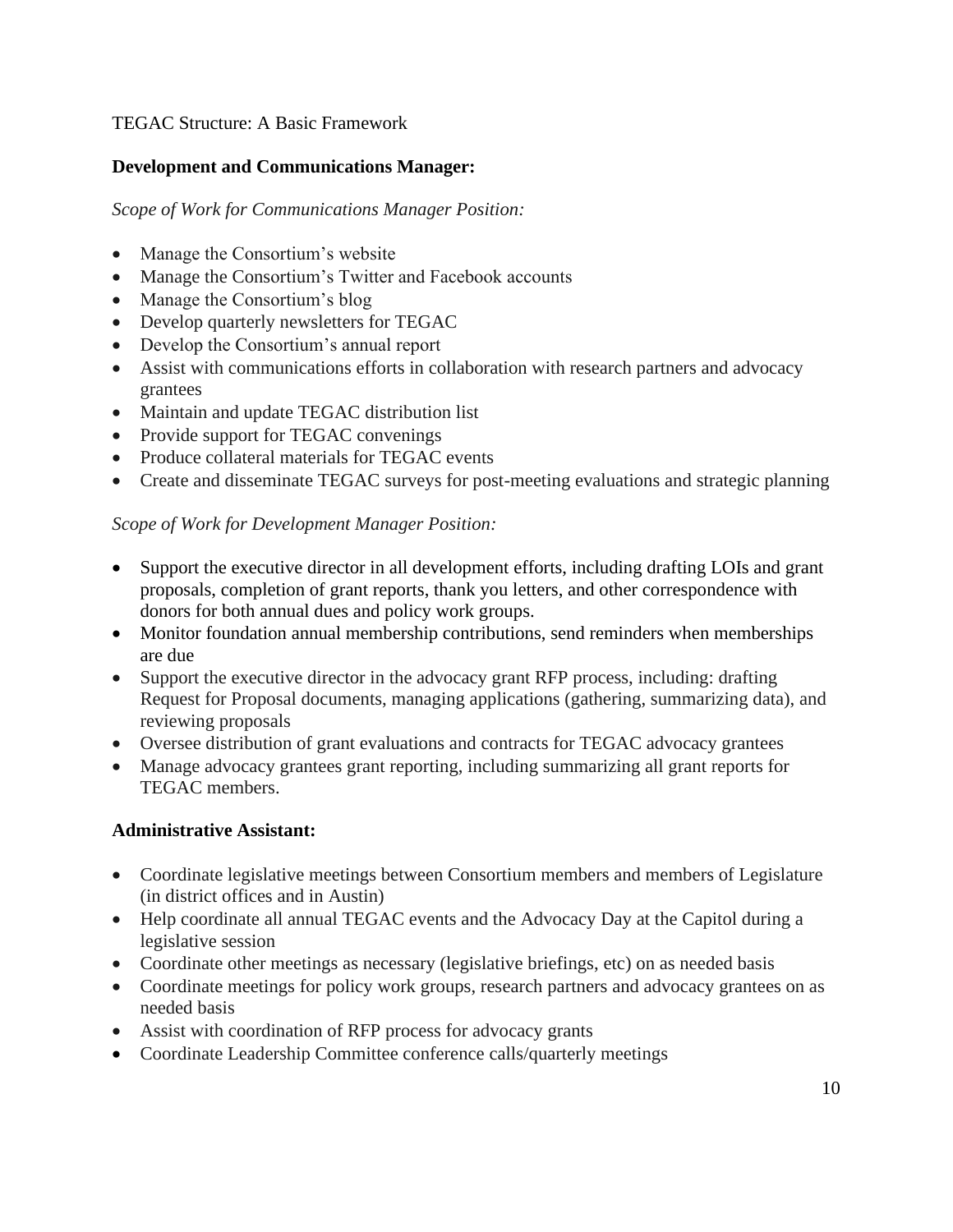## **TEXAS EDUCATION GRANTMAKERS ADVOCACY CONSORTIUM OPERATING GUIDELINES**

#### **ARTICLE I**

#### **DEFINITIONS**

Section 1.01. Consortium's work shall mean the undertaking of the Texas foundations that are signatories to these Guidelines to fund advocacy efforts to promote, protect and improve public education in Texas.

Section 1.02. Member shall mean a foundation that is participating as a funder of the Consortium as evidenced by its signing a counterpart of these Guidelines.

Section 1.03. Funding Agent shall mean the entity selected by the Consortium to hold funds and disperse them on instruction from the Consortium or its duly designated agent. The initial Funding Agent shall be the Austin Community Foundation.

Section 1.04. Leadership Committee shall mean the persons designated by the Members to administer the Consortium responsible for all executive decisions. The Leadership Committee will include a Chair, Treasurer and Secretary.

Section 1.05 Policy work groups will consist of members whose purpose is to focus on the implementation of the Consortium designated strategies. The initial workgroups will consist of the Pre-K Work Group, HB-5 Work Group and the Expanded Learning Opportunities Work Group. Additional work groups may be formed in response to shifting focus of the Consortium.

#### **ARTICLE II**

#### **NAME AND FORM OF CONSORTIUM**

The signatories to these Guidelines are funders from across the state of Texas who desire to fund efforts that build public awareness to promote, protect and improve public education through advocacy. This Consortium is not intended to create a separate legal entity, but is simply an agreement whereby certain organizational enrichment projects will be jointly designed and funded for the benefit of public schools and school children in Texas.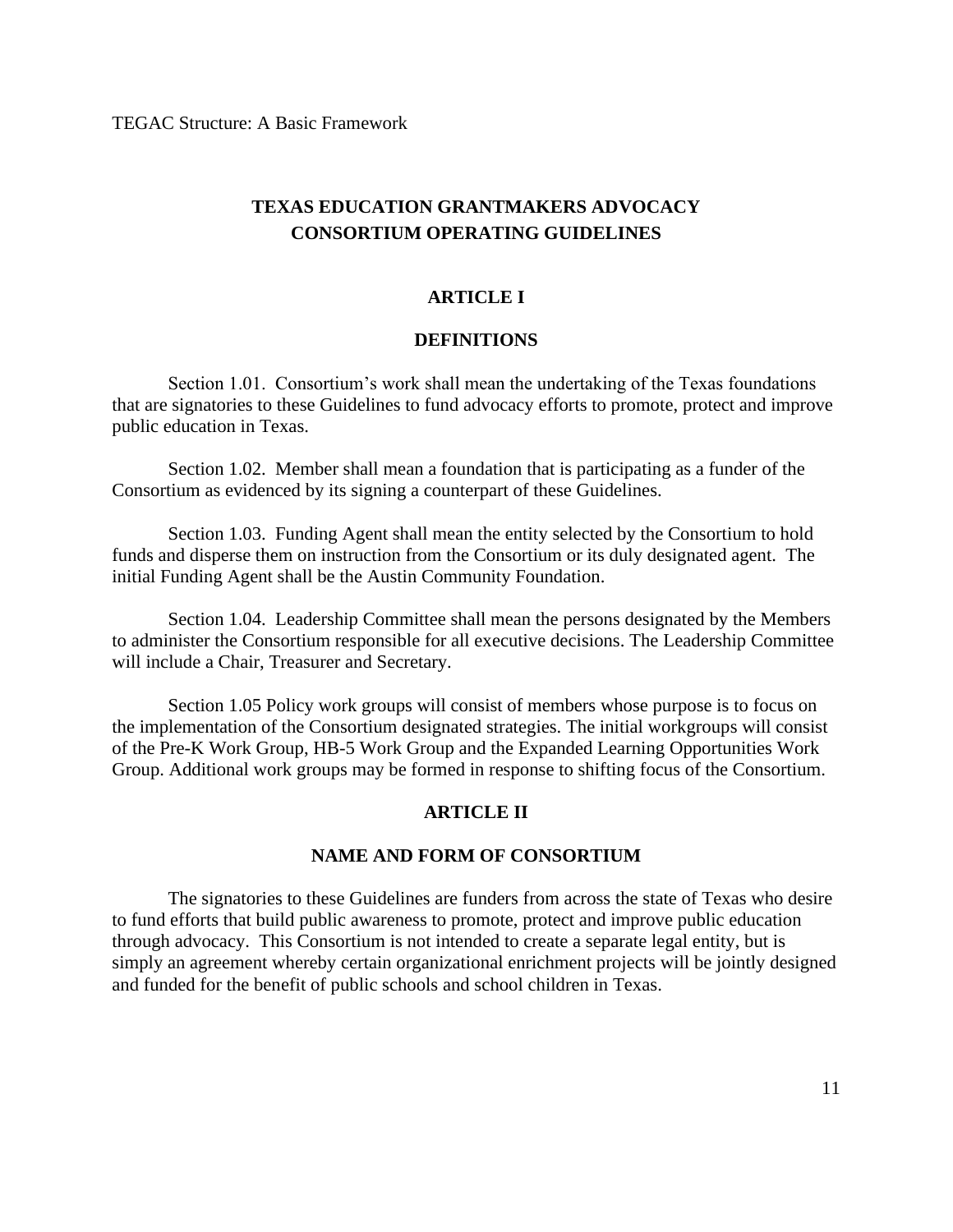#### **ARTICLE III**

#### **PURPOSES**

The purposes of the Consortium are:

(1) To unify education grantmakers around *a (multiyear)* effort to build support for and improvement in public education in Texas

(2) Build public awareness in order to promote, protect and improve public education through advocacy.

(3) Consist of foundations/philanthropists from across the state representing all political perspectives and varying levels of expertise in advocacy grantmaking.

(4) Will partner with policymakers, the media, the business community, academics, advocates, parents and others to ensure the broadest dissemination of work

(5) Aggregate funds to increase the impact of available resources

(6) Share the research and the outcomes of their work with all interested parties within the state.

#### **ARTICLE IV**

#### **ADMINISTRATION PROCESS**

Section 4.01. The Consortium shall be governed by a Leadership Committee composed of representatives from its funding organizations. The Committee shall be comprised of a **minimum of seven members** from its funding organizations with no more than two representatives from the same organization. Membership on the Leadership Committee will be based upon interest and a commitment to serve as a representative. Regardless of how many representatives from each foundation serve on the Leadership Committee, each foundation has only one vote.

Section 4.02. Each Member of the Consortium has the opportunity to select one of its board or staff to represent it on the Leadership Committee or a policy workgroup.

Section 4.03. While the initial work of the Consortium will focus on three key areas: Pre-Kindergarten, HB5 Implementation and Expanded Learning Opportunities, goals and priorities for the Consortium will be set for the biennium (two-year legislative cycle) and reviewed annually. The Leadership Committee will poll the membership for input on policy issues, and feedback on priorities, strategies and events. A policy work group for each policy issue will be formed to evaluate, create and implement strategies approved by the Leadership Committee. Members of the policy work groups will consist of representatives from the funding organizations of the Consortium. Each policy work group's efforts will be funded with additional funds raised by the Consortium members.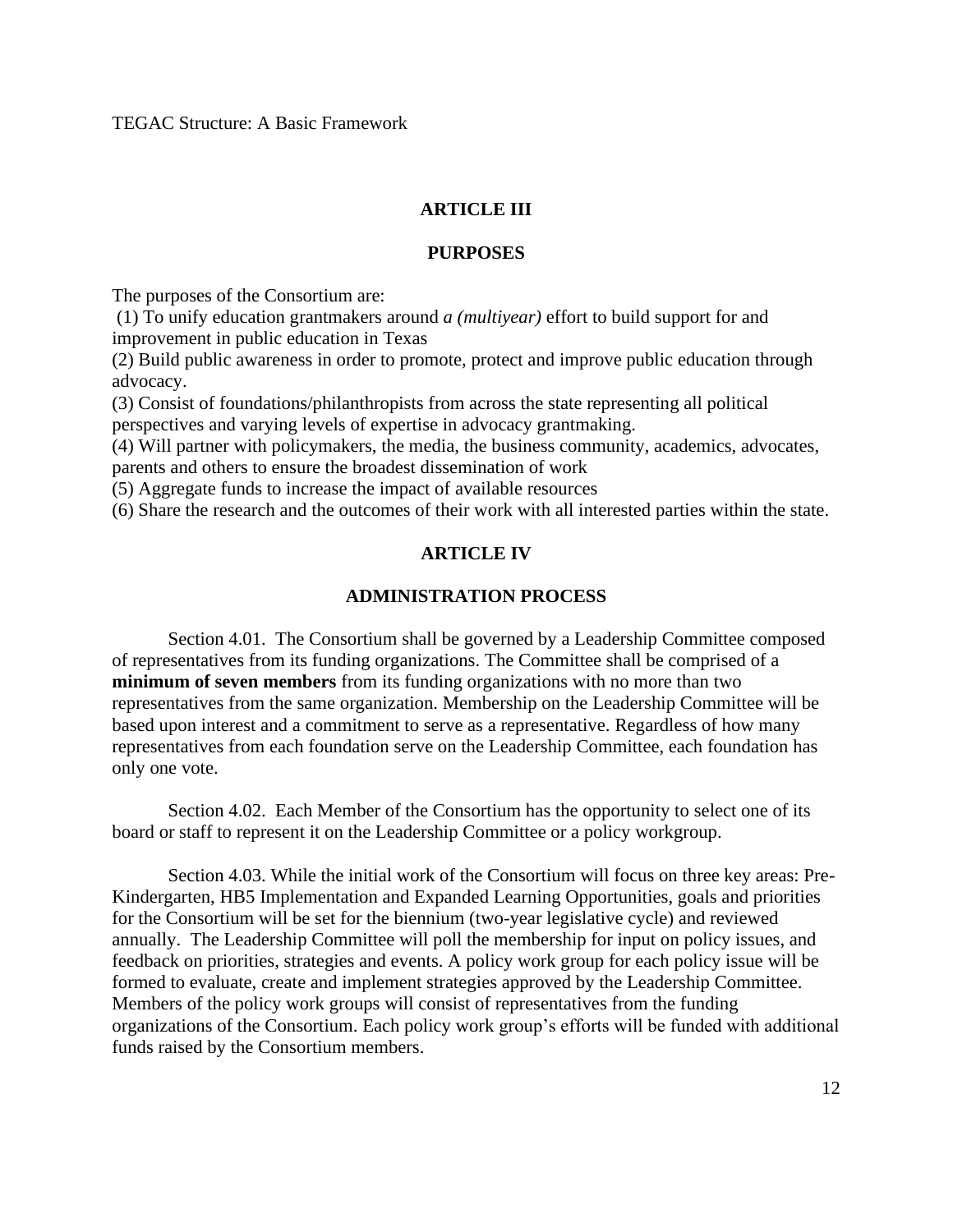Section 4.04. Additionally, one sub-committee will be established to support the Consortium efforts: a Finance Sub-committee to provide financial oversight by reviewing and approving the annual budget, balance sheet quarterly reports, budgets for emergent TEGAC activities, and quarterly expense reporting.

Section 4.05. The Consortium will contract with an Executive Director to oversee the day-to-day operations including the oversight of project consultants and advocacy partners.

- a. The Leadership Committee will create and maintain the job description for the Executive Director.
- b. The Executive Director will report to the Leadership Committee on a regular basis and his/her performance will be reviewed on an annual basis along with the performance of consultants and advocacy partners.
- c. The Executive Director will present to the Leadership Committee recommendations for consultants and their contracts for approval.

Section 4.06. The Leadership Committee shall select a Chair, a Secretary and a Treasurer to serve terms of two years.

> a. The Chair shall call and preside over meetings of the Committee and shall sign correspondence on behalf of the Committee.

b. The Secretary shall keep minutes of the meetings of the Committee and maintain a record of all communications and reports produced by or on behalf of the Committee. The Secretary will co-sign, along with the Chair, funding instructions to the Funding Agent.

c. The Treasurer shall chair the Finance Sub-committee and keep account of the contributions made by each Member, shall prepare funding instruction letters to the Funding Agent to be signed by the Chair and the Secretary, shall reconcile the funding instructions given to the Funding Agent by the Committee with the statements provided by the Funding Agent and shall maintain duplicate copies, along with the Secretary, of statements received from the Funding Agent.

The initial officers of the Committee shall be Chair; \_\_\_\_\_\_\_\_\_\_\_, Secretary; and \_\_\_\_\_\_\_\_\_\_\_\_, Treasurer. The officers shall serve until December 31, 2017 or until their successors are later elected. d. The Committee will conduct an annual review of the Executive Director as well as an annual review of all consultants, their deliverables and their contracts as well as approve new contracts.

Section 4.07. Meetings shall be ad hoc, and may be held in person or by telephone or a combination of both at the call of the Chair. While, as provided below, funding instructions must be agreed to by all members of the Leadership Committee, ministerial acts may be undertaken on the vote of a majority of the members. Members not present either in person or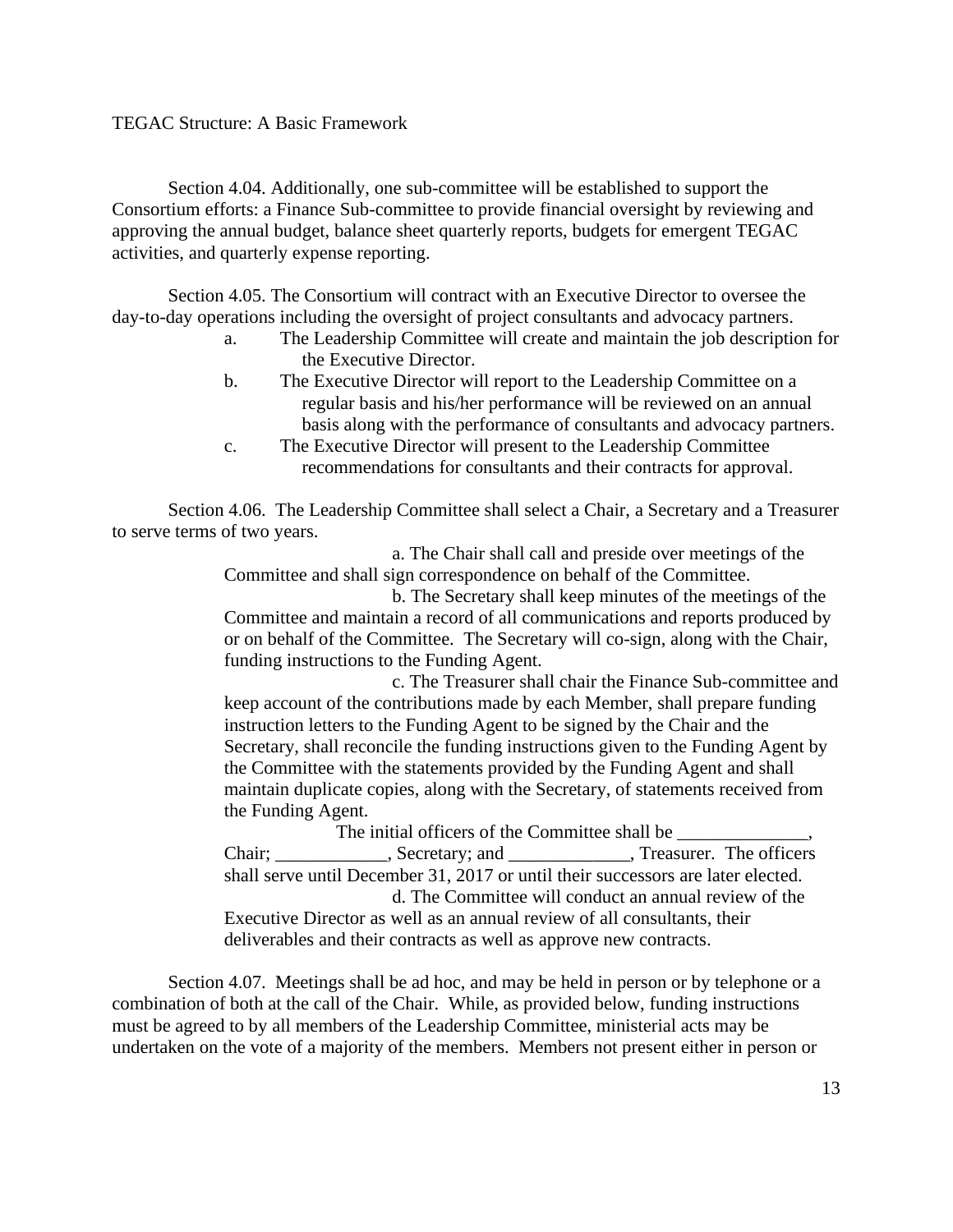by telephone at a meeting may be polled after the meeting in order to obtain their vote on a measure.

Section 4.08. Notice of any meeting of the Leadership Committee shall be given by the Chair at least three working days previous thereto by written notice delivered personally, transmitted by email (with receipt confirmed) to each Leadership Committee member. Minutes from each meeting shall be circulated among Consortium members within a week.

Section 4.09 Representatives of Members shall not receive any compensation from the Consortium for the services provided to the Leadership Committee.

Section 4.10 The Leadership Committee will approve all consortium position statements and strategy priorities as well as any communication intended for the public.

Section 4.11 Conflicts of Interest - The Leadership Committee will maintain a current list of Disclosure of Affiliations forms signed by all Leadership Committee members, Project Manager, project consultants, and advocacy partners.

#### **ARTICLE V**

#### **BUDGET AND FUNDING**

Section 5.01 The Consortium shall be funded by its constituent members. Each member will deposit the funds that it is committing to the Consortium with the Funding Agent (Austin Community Foundation). Deposits may be made before or after the budgeting process is completed for each year, but each representative to the Committee will endeavor in good faith to keep the Leadership Committee advised of the likelihood and amount of funding that its Member will provide.

Section 5.02 The Leadership Committee will issue requests for proposals to potential consultants and advocacy partners, and will evaluate the proposals and make recommendations to the Members of the Consortium to be funded and the purposes and amounts of such funding. Consortium members may provide funding directly to organizations that are awarded contracts or pool their resources in a fund dedicated to specific Consortium efforts (TEGAC Fund).

Section 5.03. After the grants have been selected by the Leadership Committee, the Committee shall notify the grantee partners of their selection and provide them with a grant agreement letter stating the terms of the grant and requesting the return of a signed counterpart. When the signed agreement is received by the Chair of the Leadership Committee, the Chair will forward funding instructions to the Fiscal Agent. Such instructions will be signed by the Chair and the Secretary, who will certify that the instructions have been agreed to by all funders whose balances are to be disbursed by the Funding Agent pursuant to such instruction.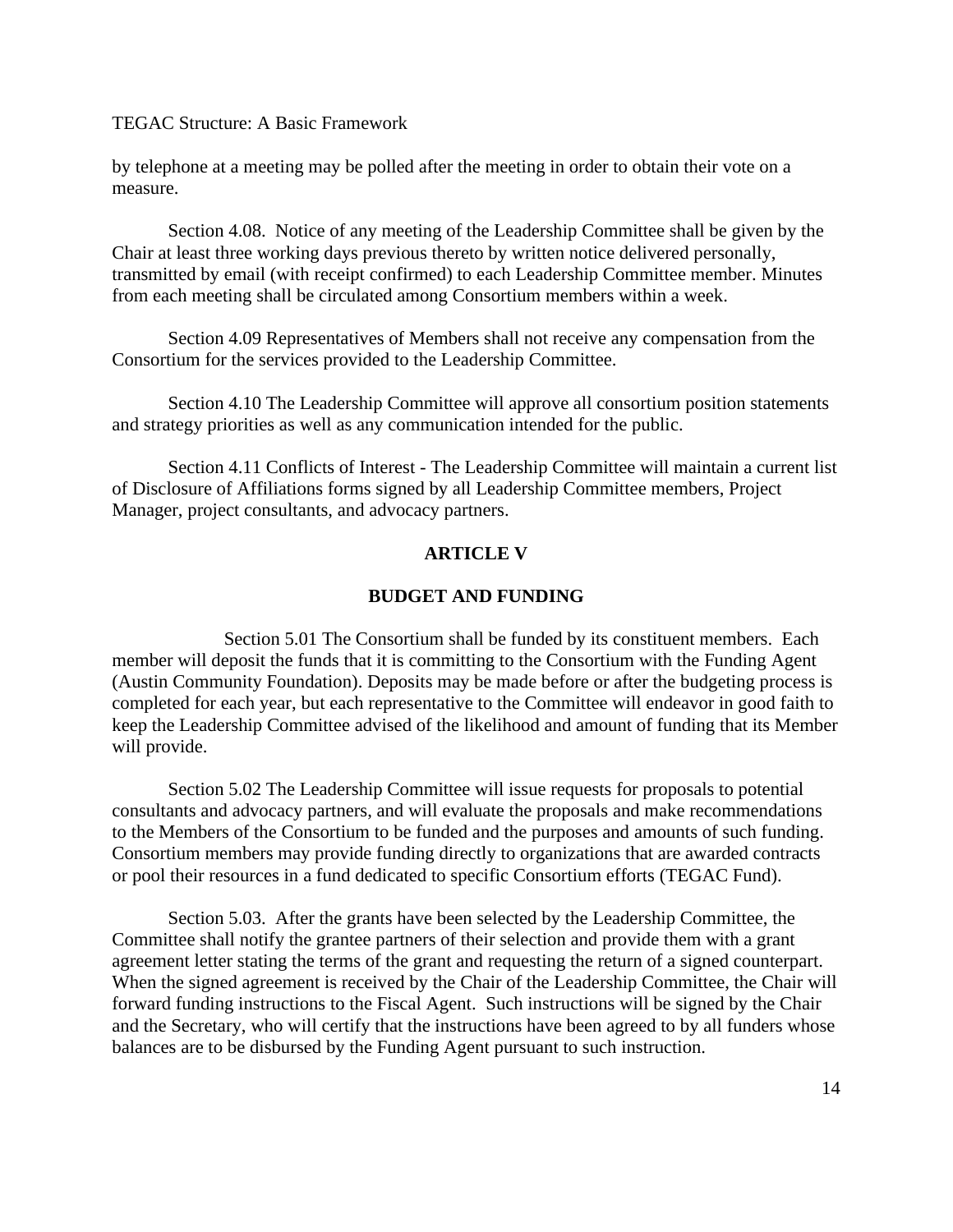#### **ARTICLE VI**

#### **BOOKS AND RECORDS**

Copies of all books and records of the Leadership Committee kept pursuant to Article IV hereof shall be maintained by the Secretary and may be inspected by any Member or its designee for any proper purpose at any reasonable time, upon reasonable notice.

#### **ARTICLE VII**

#### **FISCAL YEAR**

The fiscal year of the Consortium shall be January to December.

#### **ARTICLE VIII**

#### **AMENDMENTS TO THE OPERATING GUIDELINES**

These Operating Guidelines may be altered, amended or repealed and new Operating Guidelines may be adopted (i) by a majority of the Leadership Committee present at any regular meeting or at any special meeting, provided that at least three business days written notice of an intention to alter, amend or repeal these Operating Guidelines or to adopt new Operating Guidelines at such meeting has been received by the entire Leadership Committee, or (ii) at any time upon the unanimous consent of the Leadership Committee.

#### GUIDELINE SIGNATORIES:

Amanda Cloud, Simmons Foundation

Adrianna Cuellar-Rojas, United Ways of Texas

Bruce Esterline, Meadows Foundation

Charles Glover, Meadows Foundation